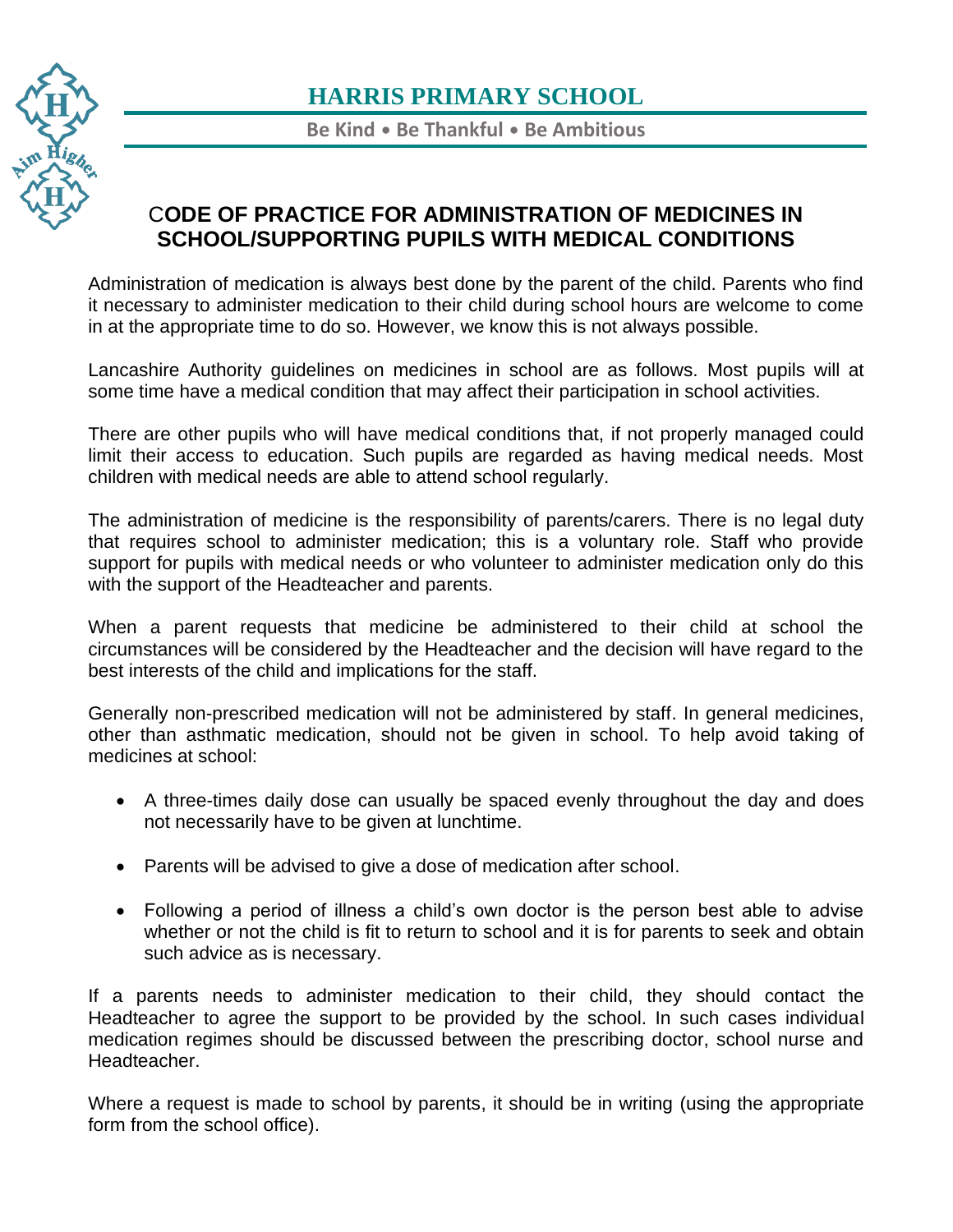

**Be Kind** • **Be Thankful** • **Be Ambitious**

[If m](https://www.harris.lancs.sch.uk/)edicines are to be administered by staff in school we must bear in mind the county's guidelines on such matters, which are:

[Unle](https://www.harris.lancs.sch.uk/contact-details/)ss otherwise requested, all medication will be stored in a locked non-portable cupboard in the school office, except when storage in a fridge is required. Inhalers are kept in class. Containers must be clearly labeled.

- Name pupil
- Date of dispensing
- Dose and frequency
- Cautionary advice/special storage instructions
- Name of medicine
- Expiry date
- There are written instructions from the doctor

A form of consent "Administration of Medicines/Treatment" has been filled in and signed. The school will keep a log of when medication has been administered. Where it is appropriate to do so, pupils will be encouraged to administer their own medication, under staff supervision.

Medicines will not be administered by staff if:

- They do not wish to do so. No member of staff can be asked to do this against their will.
- Timing of administration of medicine is crucial
- Some technical or medical knowledge or experience is required
- Training will need to be given to staff for administration of Epipens.

If children fall ill during the school day, parents will be expected to make arrangements to take the child home. It is therefore vitally important that the school is kept advised of up-to-date contact numbers.

Our school nurse pays regular visits to school. School nurses can be contacted at Fulwood Clinic.

Under the Children and Families Act 2014, the Governors and staff at Harris Primary School wish to ensure that all children with medical conditions are properly supported so that they can participate in all aspects of school life and achieve their academic potential.

### **Support for Children with Medical Needs**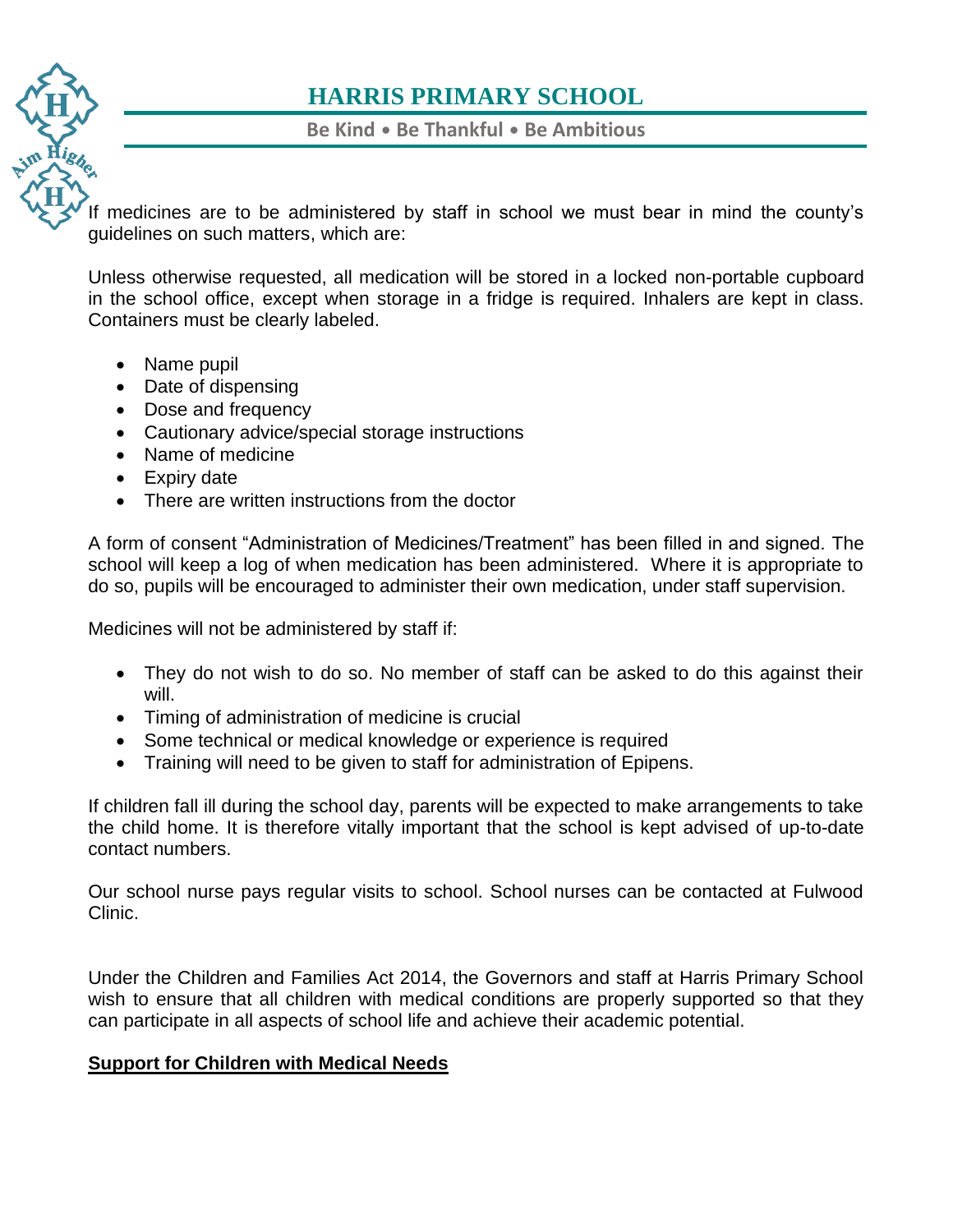

**Be Kind** • **Be Thankful** • **Be Ambitious**

[Par](https://www.harris.lancs.sch.uk/)ents have the prime responsibility for their child's health and should provide the school with information about their child's medical conditions. Where appropriate, and in conjunction [with](https://www.harris.lancs.sch.uk/contact-details/) the School Nurse Service, the school can support children via a Health Care Plan.

It is the responsibility of parents/carers to notify the school if there is a change in medication, a change in dosage requirements, or the discontinuation of the pupil's need for medication.

### **Procedures for Managing Prescription Medicines to a Pupil whilst on Visits away from the School Premises**

After completing the Risk Assessment and identifying children's medical needs, the class teacher is responsible for collecting and managing a child's prescription medicine and ensuring that they have access to the medication for the duration of their visit. Medication (e.g. travel sickness tablets) should be sent in the original packaging accompanied by the appropriate form from the school office. The school will make every effort to continue the administration of medication to a pupil whilst on visits away from the school premises, including sporting activities, even if additional arrangements might be required. However, there may be occasions when it may not be possible to include a pupil on a school trip if appropriate supervision cannot be guaranteed.

### **Roles and Responsibilities of Staff Managing Administration of Medicines, and for Administering or Supervising the Administration of Medicines**

The Governors and staff of Harris Primary School wish to ensure that pupils with medical needs receive appropriate care and support at school. The Headteacher will accept responsibility in principle for members of school staff giving or supervising pupils taking prescribed medication during the school day where those members of staff have volunteered to do so.

### **Long Term/Complex Medical needs**

Parents of children who need long term medical needs should agree a medical plan with the Headteacher/SENDCO/ health professionals.

### **Risk Assessment and Management Procedures**

A list of pupils with medical conditions will be circulated to staff at the start of each term. Additional children will be discussed with the class teacher during the term as required. Class teachers will make a daily risk assessment on children in their care and notify a qualified first aider should any problems arise. Arrangements will be in put into place for staff absence to ensure another member of staff is appropriately trained and available. The team leader will ensure supply teachers are briefed accordingly.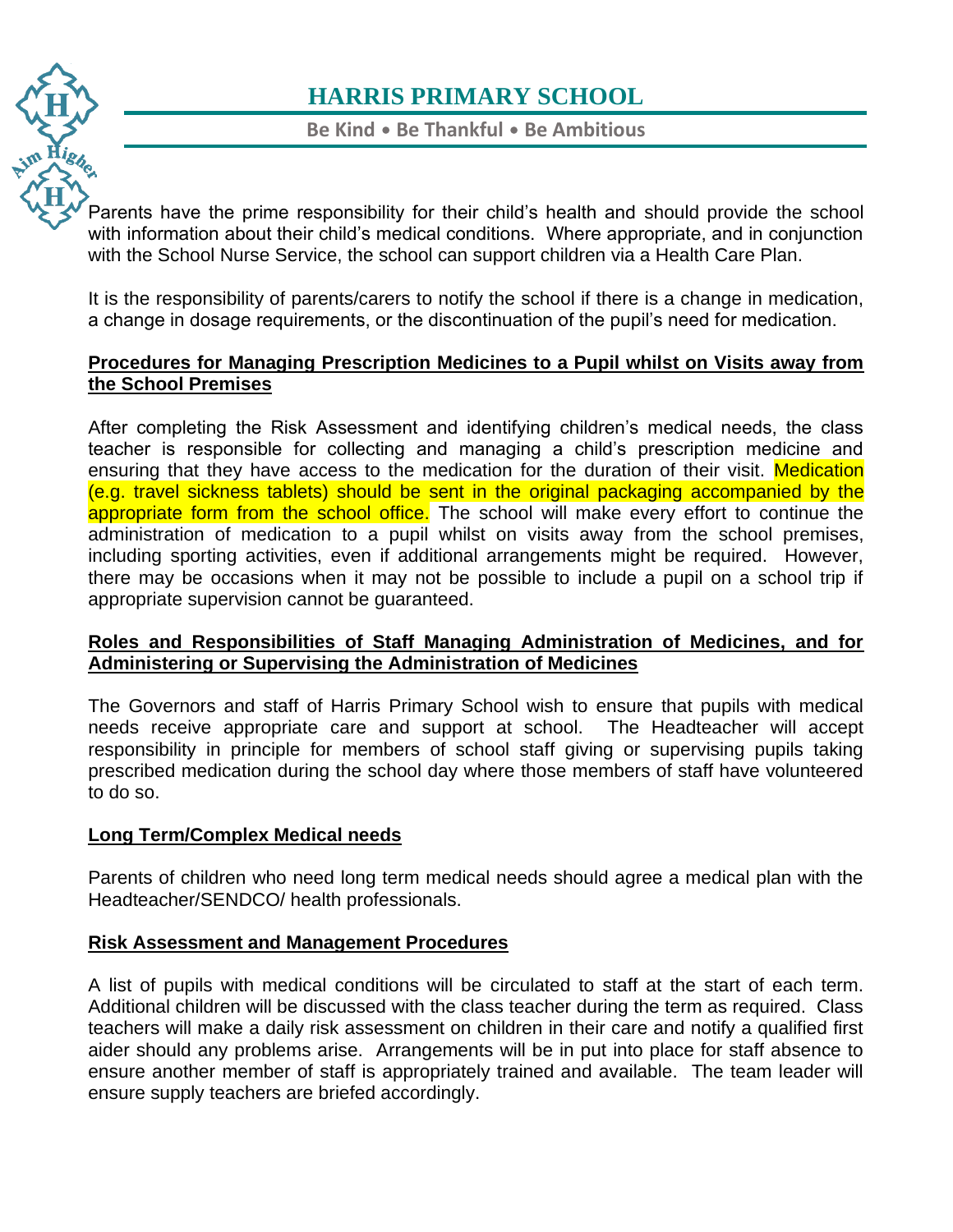

**Be Kind** • **Be Thankful** • **Be Ambitious**

## **[Mon](https://www.harris.lancs.sch.uk/)itoring and Review**

[This](https://www.harris.lancs.sch.uk/contact-details/) policy will be reviewed every three years to ensure that it is effective and workable.

**Reviewed by: Miss Brown**

**Date of Review: September 2021**

**Date of Next Review: September 2022**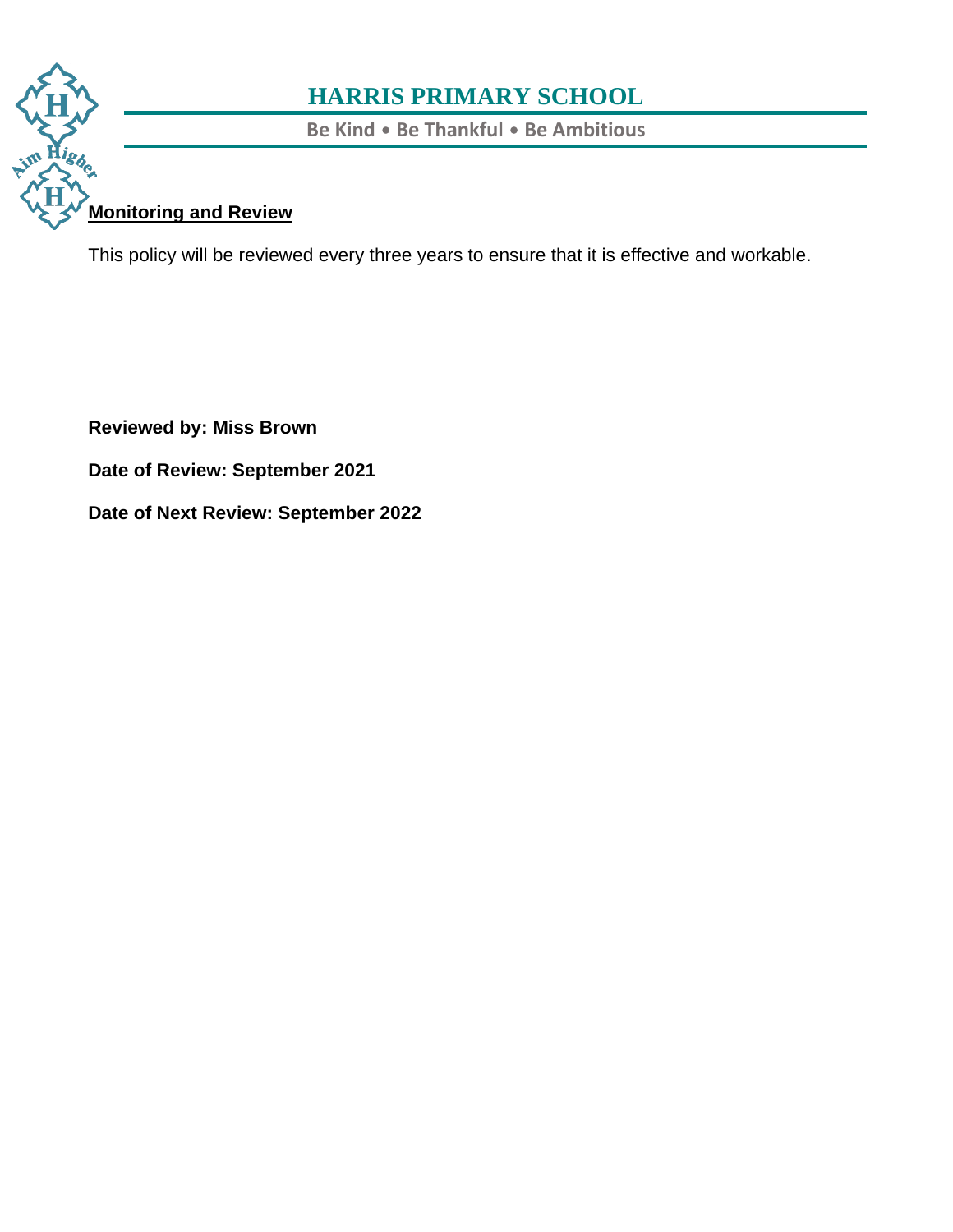# **[FO](https://www.harris.lancs.sch.uk/)RM 3**

## **HARRIS PRIMARY SCHOOL**

**Be Kind** • **Be Thankful** • **Be Ambitious**

### **[Par](https://www.harris.lancs.sch.uk/contact-details/)ental agreement for setting to administer prescribed medicine**

The setting will not give your child medicine unless you complete and sign this form, and the setting has a policy that staff can administer medicine

| Date of Birth:                                                                                           | <u> 1989 - Johann John Stoff, deutscher Stoffen und der Stoffen und der Stoffen und der Stoffen und der Stoffen un</u> |
|----------------------------------------------------------------------------------------------------------|------------------------------------------------------------------------------------------------------------------------|
|                                                                                                          |                                                                                                                        |
|                                                                                                          |                                                                                                                        |
| <b>Medicine</b>                                                                                          |                                                                                                                        |
| Name the medicine is prescribed to on the container:                                                     |                                                                                                                        |
| Name /Type of Medicine (as described on the container): ________________________                         |                                                                                                                        |
| Date dispensed:                                                                                          | <u> 2000 - Jan James James James James James James James James James James James James James James James James J</u>   |
| Expiry date:                                                                                             | <u> 1989 - Johann John Stone, markin sanadi ya kutoka mwaka wa 1989 - Amerika mwaka wa 1989 - Amerika mwaka wa 19</u>  |
| [name of member of staff]:                                                                               |                                                                                                                        |
|                                                                                                          |                                                                                                                        |
| Timing:                                                                                                  | <u> 2000 - Jan James James James James James James James James James James James James James James James James J</u>   |
|                                                                                                          |                                                                                                                        |
| setting needs to know about?                                                                             |                                                                                                                        |
| Self Administration (self administration YES/NO (delete as appropriate)<br>form to be completed if yes): |                                                                                                                        |
| Procedures to take in an Emergency:                                                                      |                                                                                                                        |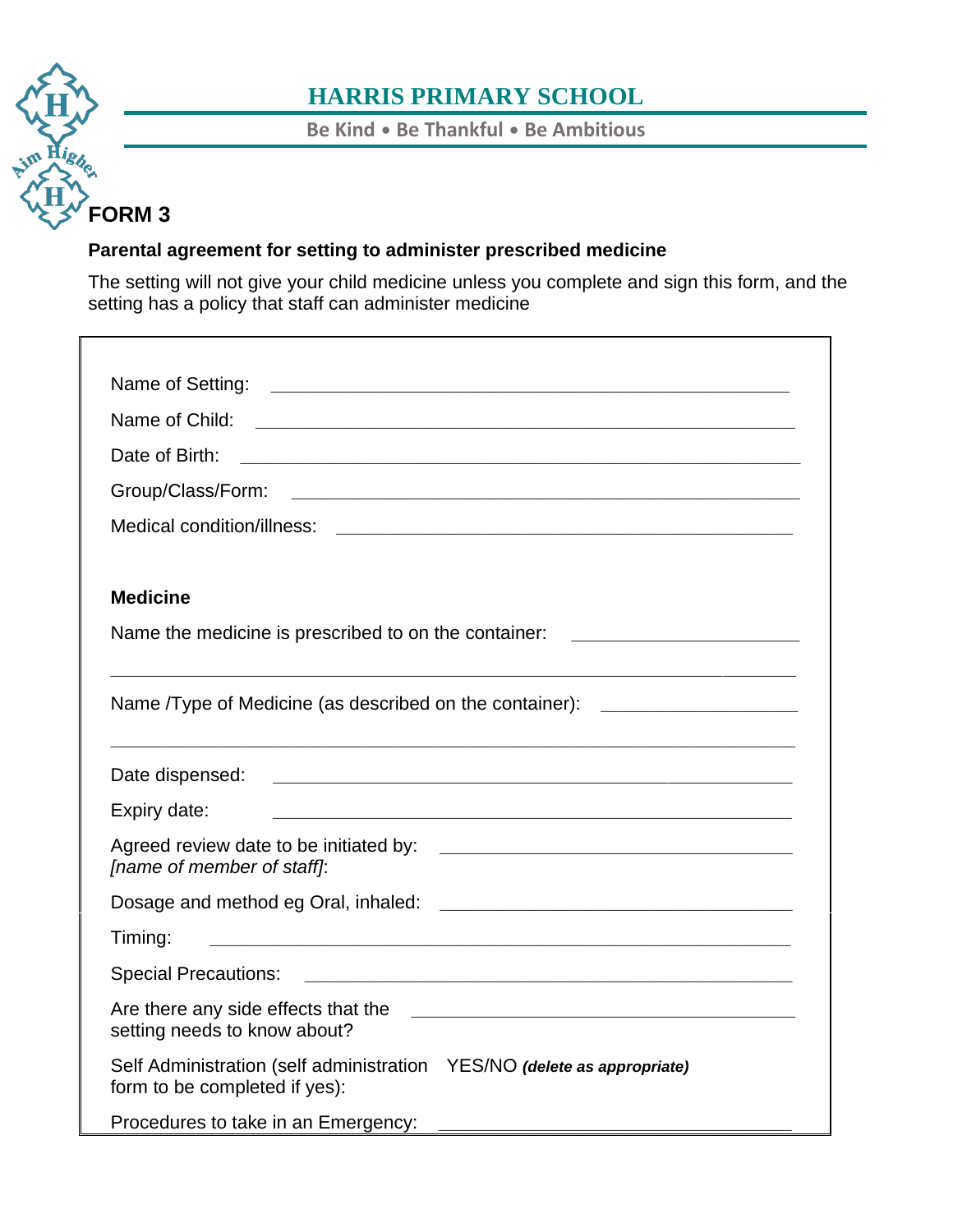

Be Kind . Be Thankful . Be Ambitious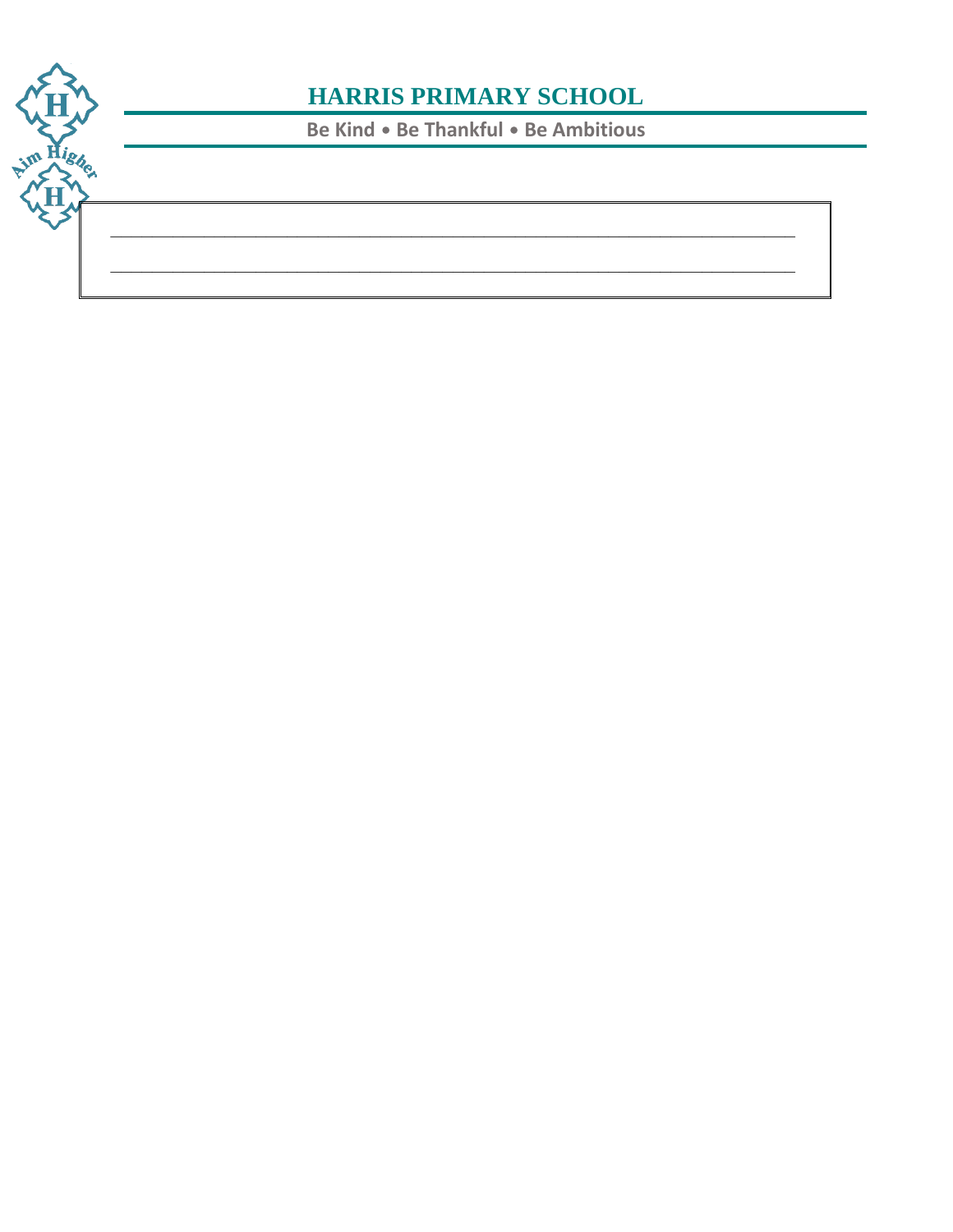**Be Kind** • **Be Thankful** • **Be Ambitious**

**[Co](https://www.harris.lancs.sch.uk/)ntact Details Appendix 1** 

**[Contact](https://www.harris.lancs.sch.uk/contact-details/)**

m Highen

| Name:<br><u> 1989 - Johann Barbara, martxa alemaniar arg</u>                                                                                                                                                                                                                                                                                                                                                                                                                                                                                                                                                |
|-------------------------------------------------------------------------------------------------------------------------------------------------------------------------------------------------------------------------------------------------------------------------------------------------------------------------------------------------------------------------------------------------------------------------------------------------------------------------------------------------------------------------------------------------------------------------------------------------------------|
| Daytime Telephone No:                                                                                                                                                                                                                                                                                                                                                                                                                                                                                                                                                                                       |
| <b>Relationship to Child:</b><br><u> 2000 - 2000 - 2000 - 2000 - 2000 - 2000 - 2000 - 2000 - 2000 - 2000 - 2000 - 2000 - 2000 - 2000 - 2000 - 200</u>                                                                                                                                                                                                                                                                                                                                                                                                                                                       |
| Address:<br><u> 1989 - Johann Barn, amerikansk politiker (d. 1989)</u>                                                                                                                                                                                                                                                                                                                                                                                                                                                                                                                                      |
|                                                                                                                                                                                                                                                                                                                                                                                                                                                                                                                                                                                                             |
| The above information is, to the best of my knowledge, accurate at the time of<br>writing and I give consent to the setting staff administering medicine in accordance<br>with the setting policy. I will inform the setting immediately, in writing, if there is any<br>change in dosage or frequency of the medication or if the medicine is stopped.<br>I understand that I must deliver the medicine personally to [agreed member of<br>staff] and accept that this is a service that the setting is not obliged to undertake.<br>Signature(s):<br><u> 2008 - Jan Barnett, fransk politik (d. 1888)</u> |
| Date:                                                                                                                                                                                                                                                                                                                                                                                                                                                                                                                                                                                                       |
|                                                                                                                                                                                                                                                                                                                                                                                                                                                                                                                                                                                                             |
|                                                                                                                                                                                                                                                                                                                                                                                                                                                                                                                                                                                                             |